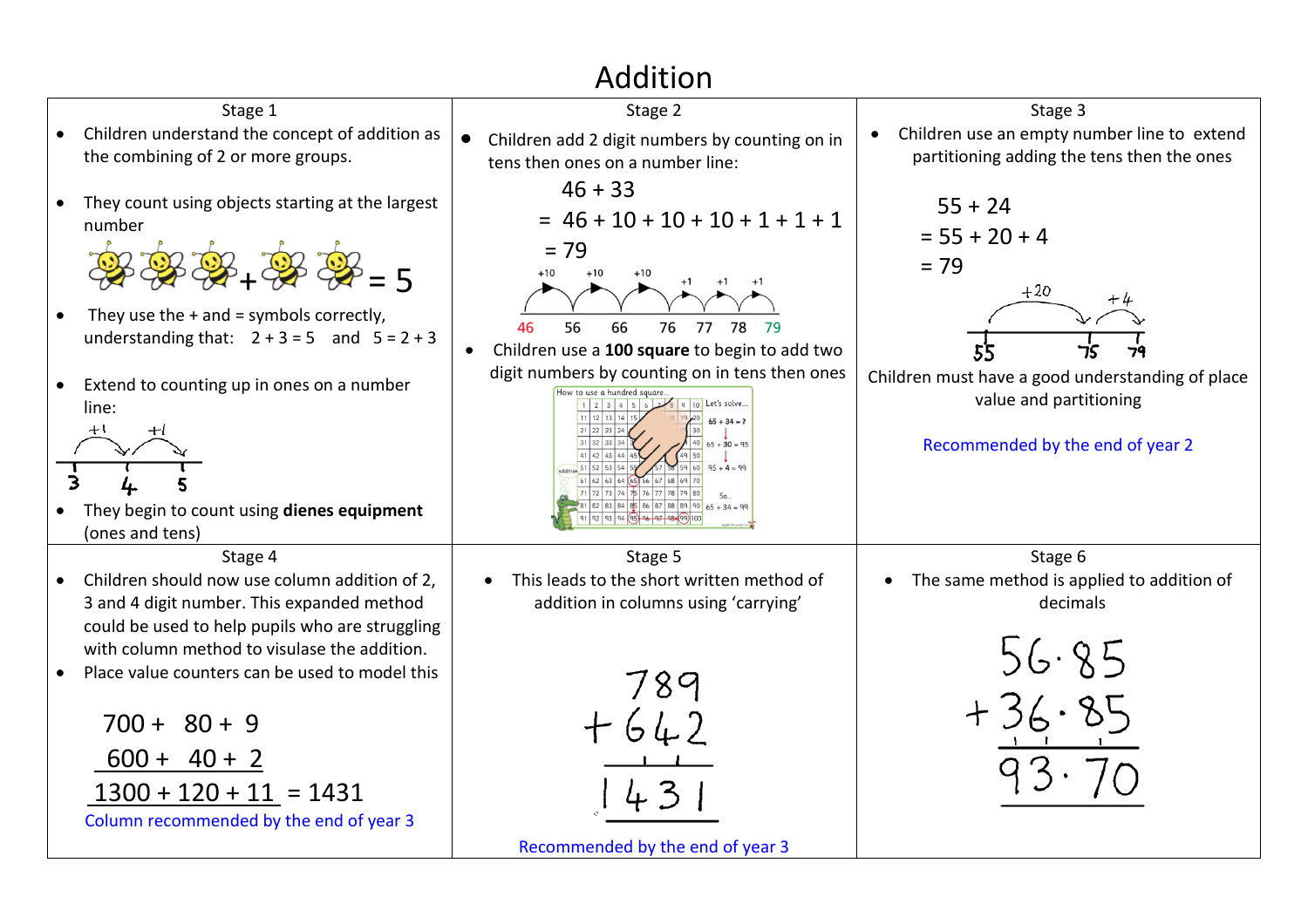## Subtraction



Recommended by the end of year 4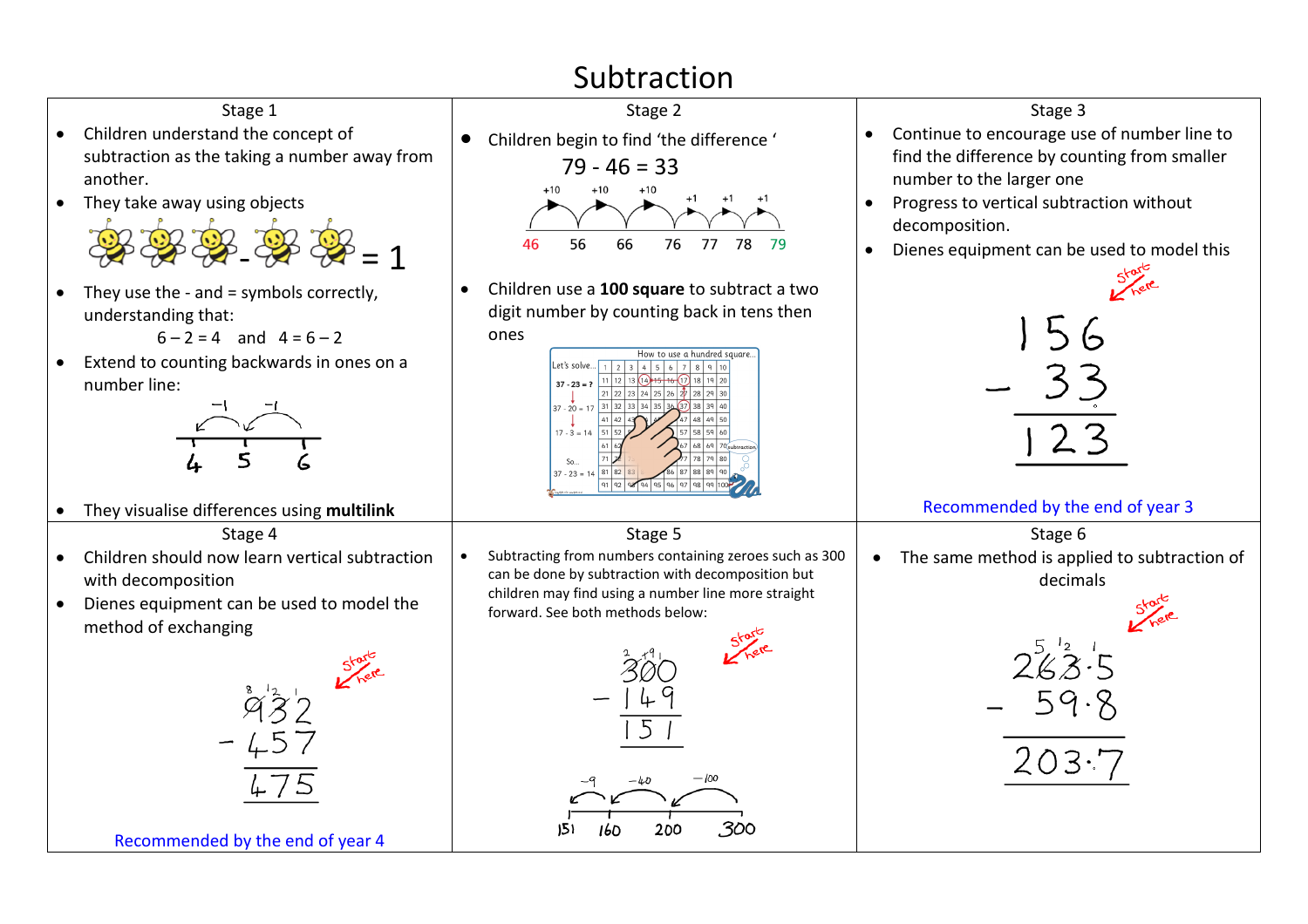## Multiplication